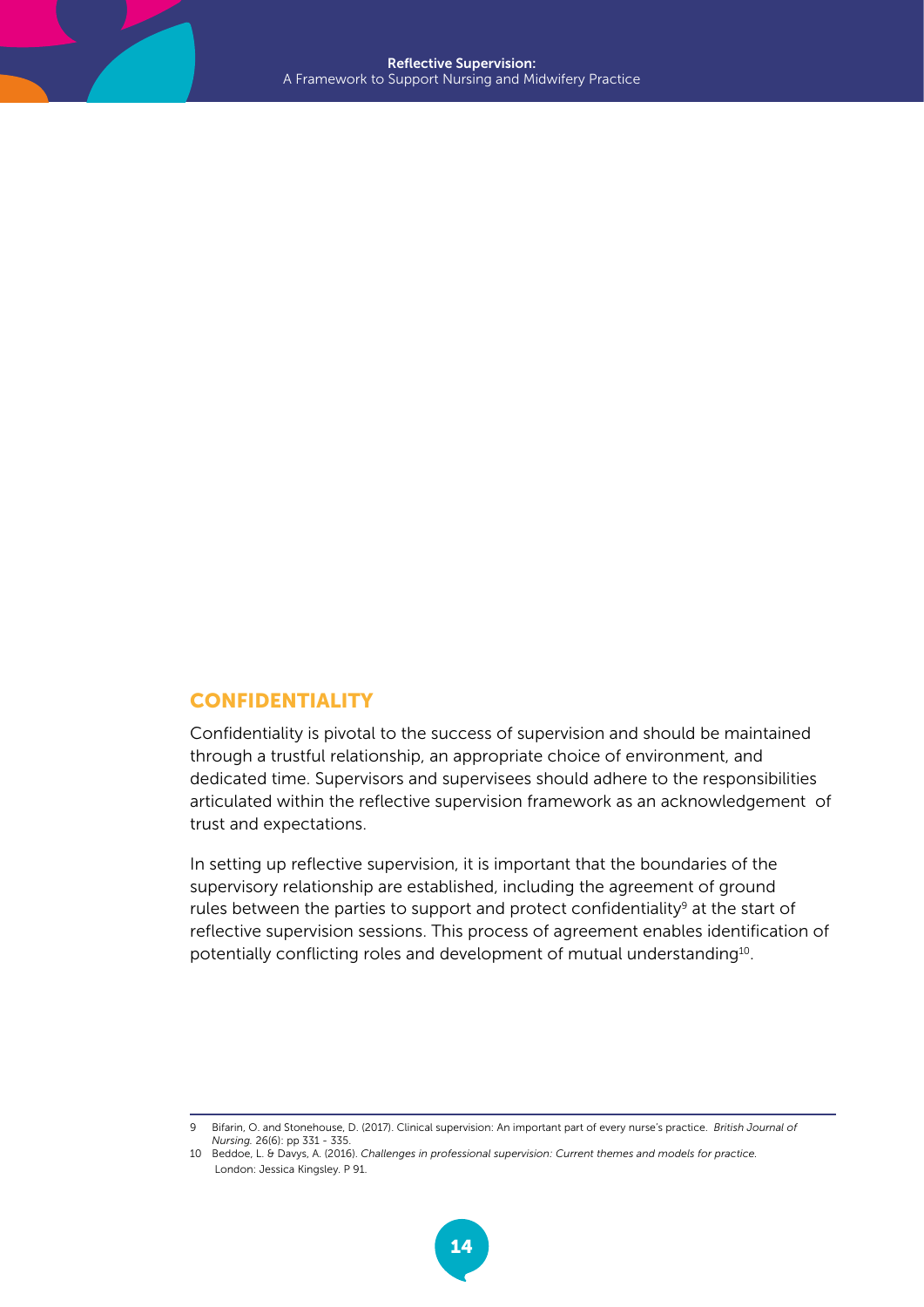

The agreement may be reviewed at any stage at the request of either supervisor or supervisee(s); however, frequent review should not normally be necessary.

## Ground Rules

Where a one-to-one meeting is taking place between a supervisor and supervisee both parties should:

- $\blacktriangleright$  Have an attitude of open learning.
- $\triangleright$  Deal appropriately with areas of disagreement positively approaching conflict in an attitude of mutual respect.
- ► Ensure that practice that could compromise patient safety, quality and experience if identified, is dealt with supportively via appropriate procedures.
- ► Where such an issue arises, ensure all parties are informed of the intention to disclose, before revealing confidential information.
- ► Ensure that all relevant records are kept securely in an appropriate place.

Where a group meeting is taking place between a supervisor and multiple supervisees all parties should:

- $\blacktriangleright$  Agree to share within a group setting.
- $\triangleright$  Be sensitive to the needs of individuals and the overall dynamics within the group.
- ► Maintain confidentiality by not disclosing or discussing information provided by any other members of a group - they should not be discussed with anyone outside the group e.g. other team members, family or friends.
- $\blacktriangleright$  Be supportive of other members of the group.
- ► Listen to other members of the group when they are speaking and allow them to finish before beginning to speak ourselves.
- ► Ensure that unsafe, unethical or illegal practice, if identified, is dealt with supportively via appropriate procedures.
- ► Where such an issue arises, ensure all parties are informed of the intention to disclose, before revealing confidential information.
- ► Ensure that all relevant records are kept securely in an appropriate place.

It is important to recognise that the professional supervisor is not usually the line manager of the registrant; on occasion however, it may be appropriate for this to be the case. Supervisors are appropriately prepared to take on the role, and have a practical understanding of the principles of confidentiality and parameters for escalation should a relevant issue arise.